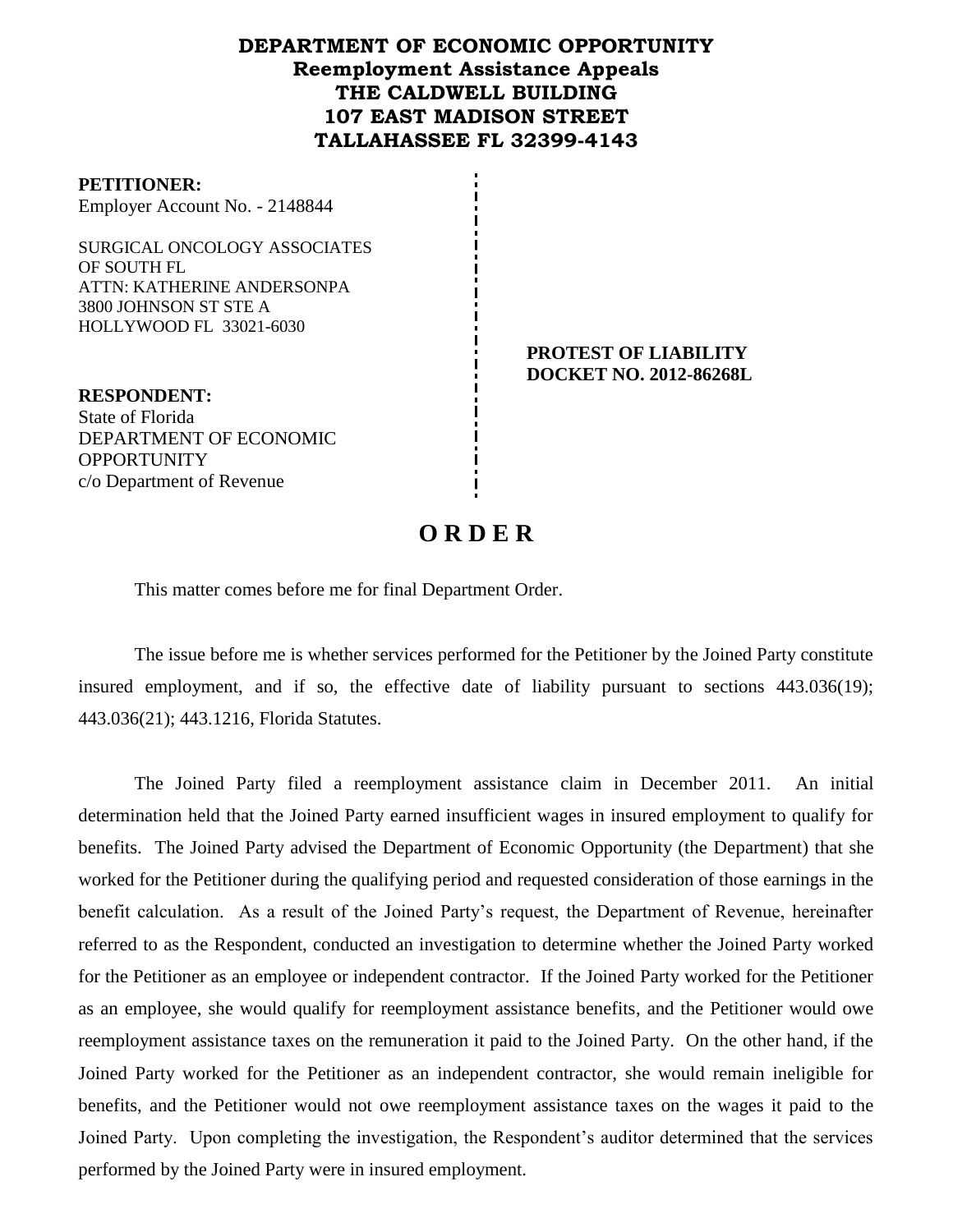The Petitioner was required to pay reemployment assistance taxes on wages it paid to the Joined Party. The Petitioner filed a protest of the determination. The claimant who requested the investigation was joined as a party because she had a direct interest in the outcome of the case. That is, if the determination is reversed, the Joined Party will once again be ineligible for benefits and must repay all benefits received.

A telephone hearing was held on February 21, 2013.The Petitioner appeared and was represented by its Practice Administrator. Both the Petitioner's Practice Administrator and the Petitioner's president testified as witnesses on behalf of the Petitioner. The Joined Party appeared and testified on her own behalf. The Respondent, represented by a Tax Specialist II, appeared and testified. The Special Deputy issued a recommended order on March 14, 2013.

The Special Deputy's Findings of Fact recite as follows:

- 1. The Petitioner, Surgical Oncology Associates of South Florida, Inc., is a corporation which operates the medical practice of Dr. Robert Donoway, a breast cancer surgeon. The Petitioner established liability for payment of unemployment tax to Florida effective 1998.
- 2. Dr. Donoway's former wife is a doctor whose practice is incorporated separately from the Petitioner. The former wife's practice employed an individual, the Joined Party in this case, to perform certain tasks including babysitting the doctors' children and cleaning the doctors' home. In approximately 2006 the former wife discharged that employee. In 2006 the Petitioner hired the Joined Party to clean the Petitioner's office, to do filing, to run errands, to do housekeeping, and to babysit the doctors' children. The parties did not enter into any written agreement at the time of hire.
- 3. The Petitioner never withheld payroll taxes from the Joined Party's pay. However, during the second and fourth quarters 2006 and the first quarter 2007 the Petitioner reported the Joined Party's earnings to the Florida Department of Revenue and paid unemployment tax on the earnings.
- 4. The Joined Party did not have an occupational or business license, did not have business liability insurance, and did not offer services to the general public. On occasion the Joined Party cleaned apartments for other individuals during the weekend.
- 5. The Joined Party performed services for the Petitioner at the Petitioner's office and at the residence of the Petitioner's president. The Joined Party picked the doctor's children up from school and cared for them while the doctor was in surgery, was at the hospital, or was seeing patients. When the Joined Party was not caring for the children she was assigned to do other tasks by the Practice Administrator, such as filing at the Petitioner's office. The Joined Party worked an average of 25 to 35 hours per week for the Petitioner.
- 6. The Petitioner provided everything that was needed to perform the work. Although the Joined Party used her own vehicle to pick up the children from school or to run errands, the Petitioner reimbursed the Joined Party for the gas. The Petitioner provided the cleaning supplies. If the Joined Party had to purchase any supplies she was reimbursed by the Petitioner. The Joined Party did not have any unreimbursed expenses in connection with the work.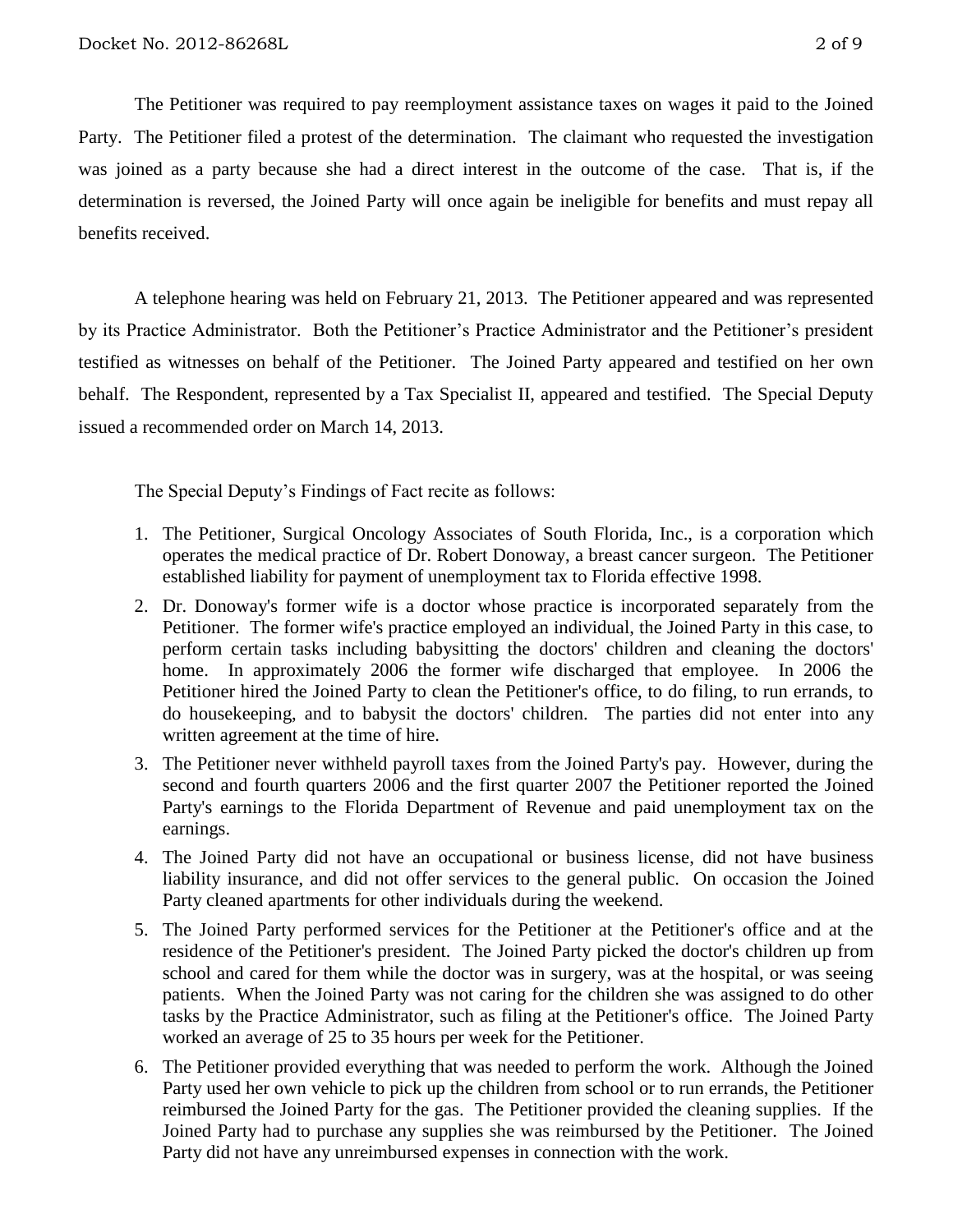- 7. The Joined Party did not submit a bill or invoice to the Petitioner for the services which she performed. The Petitioner paid the Joined Party \$950 every other week. No taxes were withheld from the pay and at the end of each year the Petitioner reported the Joined Party's earnings to the Internal Revenue Service on Form 1099-MISC as nonemployee compensation.
- 8. The Petitioner did not provide any fringe benefits such as health insurance or retirement benefits for the Joined Party. The Joined Party's pay was not reduced for absences, holiday weeks, or vacations. If the Joined Party wanted to take a vacation she was required to contact the Petitioner's president for approval.
- 9. Either party had the right to terminate the relationship at any time without incurring liability for breach of contract.
- 10. The Petitioner created a *Non-Employee Contract & Confidentiality Agreement* which it requires all "1099 employees" to sign. Among other things the Agreement states "I understand that I am voluntarily signing this contract and agreement and this is a legally binding agreement between myself and Surgical Oncology Associates the office of Dr Robert Donoway. I am aware that by agreeing to work as a nonessential 1099 employee I am responsible for paying my own taxes, social security, medicare, insurance and expenses. I am willingly agreeing to provide services without any expectation of any benefits being paid to me now or in the future, any liabilities incurred I assume on my own and I will not come back after Dr Robert Donoway or Surgical Oncology Associates of South Florida in regard to any issues occurring because of my 1099 employee status." The Agreement also states "I understand that I must sign and comply with this agreement at all times as a condition of my 1099 employment."
- 11. The majority of the Agreement concerns the confidentiality of patient information and personal information involving Dr. Robert Donoway and Surgical Oncology Associates of South Florida. The Agreement provides that as a 1099 employee of Surgical Oncology Associates of South Florida the Joined Party has a legal and ethical responsibility to maintain all information as confidential.
- 12. The Agreement does not set forth any agreement between the parties concerning the duties to be performed or the compensation. The Agreement does not set forth the term of the agreement but states "I understand that violation of this agreement may result in immediate disciplinary action up to and including termination of my employment/assignment/affiliation with Dr Robert Donoway and Surgical Oncology Associates of South Florida and/or suspension, restriction or loss of privileges in accordance with Dr Robert Donoway and Surgical Oncology Associates of South Florida policies as well as potential personal civil and criminal legal penalties."
- 13. The Joined Party performed services for the Petitioner until on or about July 1, 2011. Following termination of the relationship the Joined Party filed a claim for unemployment compensation benefits, now known as reemployment assistance program benefits, effective December 18, 2011. The Joined Party's filing on that date established a base period from July 1, 2010, through June 30, 2011. When the Joined Party did not receive credit for her earnings with the Petitioner a *Request for Reconsideration of Monetary Determination* was filed and an investigation was assigned to the Department of Revenue to determine if the Joined Party performed services for the Petitioner as an employee or as an independent contractor.
- 14. Upon completion of its investigation the Department of Revenue issued a determination dated January 25, 2012, holding that the Joined Party was the Petitioner's employee retroactive to October 1, 2010. The determination was mailed to the Petitioner's correct mailing address and was received by the Petitioner's Practice Administrator on February 7, 2012. Among other things the January 25, 2012, determination advises "This letter is an official notice of the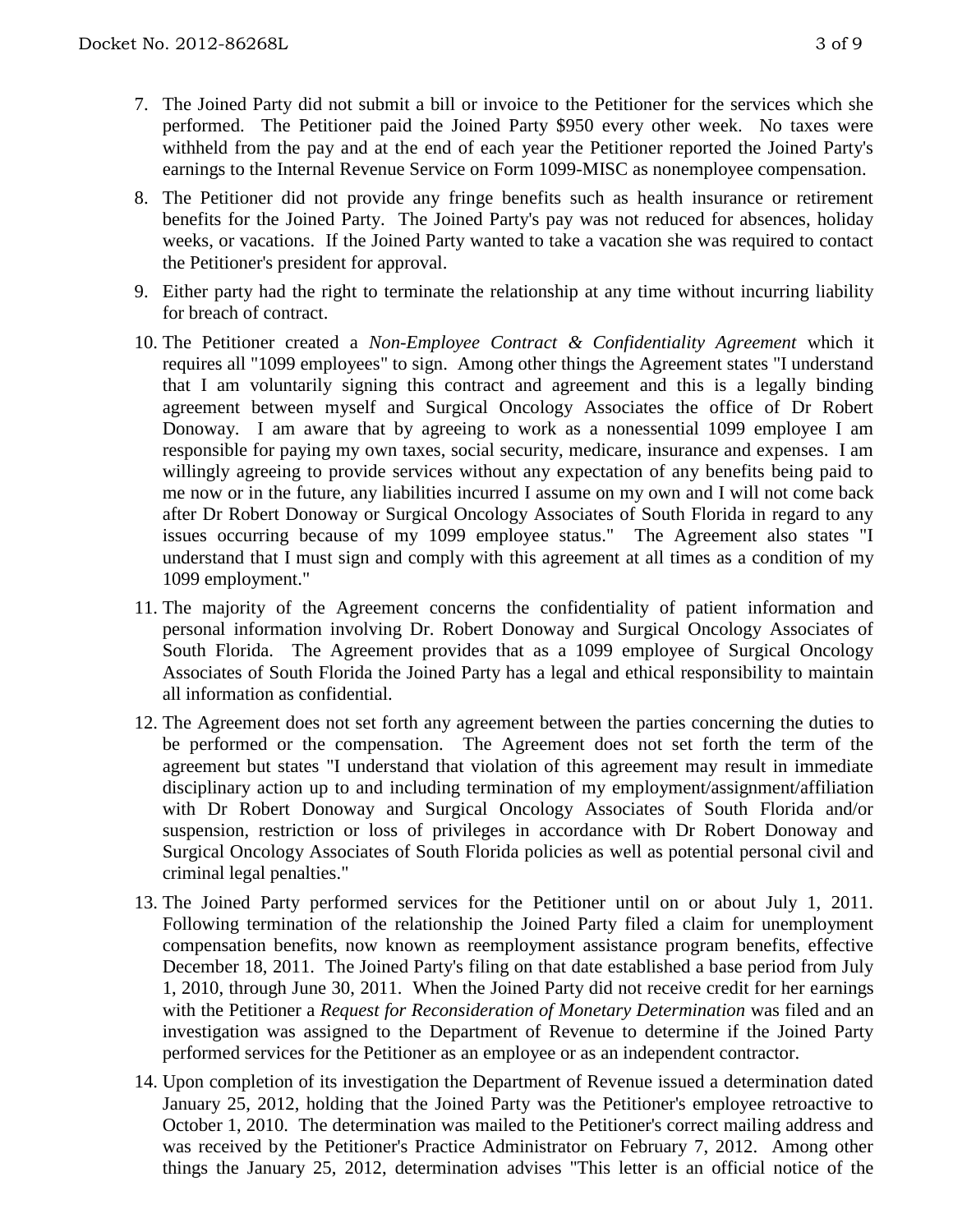above determination and will become conclusive and binding unless you file written application to protest this determination within twenty (20) days from the date of this letter."

- 15. The Petitioner uses a medical records storage facility for storage of business records. The Practice Administrator contacted the storage facility to retrieve the Joined Party's records. Upon receipt of the Joined Party's records the Practice Administrator filed an appeal by fax on February 20, 2012, which was received by the Department of Revenue on an unknown date.
- 16. On August 24, 2012, the Department of Economic Opportunity issued an *Order to Show Cause* to the Petitioner, directing the Petitioner to file a written statement within fifteen calendar days explaining why the Petitioner's protest should not be dismissed for lack of jurisdiction. The Petitioner responded by fax received by the Department of Economic Opportunity on August 31, 2012.

Based on these Findings of Fact, the Special Deputy recommended that the Petitioner's protest be accepted as timely filed. The Special Deputy also recommended that the determination dated January 25, 2012, be modified to reflect a retroactive date of January 1, 2008. The Special Deputy further recommended that the determination be affirmed as modified. The Petitioner's exceptions were received by mail postmarked March 25, 2013. No other submissions were received from any party.

With respect to the recommended order, section 120.57(1)(1), Florida Statutes, provides:

The agency may adopt the recommended order as the final order of the agency. The agency in its final order may reject or modify the conclusions of law over which it has substantive jurisdiction and interpretation of administrative rules over which it has substantive jurisdiction. When rejecting or modifying such conclusions of law or interpretation of administrative rule, the agency must state with particularity its reasons for rejecting or modifying such conclusion of law or interpretation of administrative rule and must make a finding that its substituted conclusion of law or interpretation of administrative rule is as or more reasonable than that which was rejected or modified. Rejection or modification of conclusions of law may not form the basis for rejection or modification of findings of fact. The agency may not reject or modify the findings of fact unless the agency first determines from a review of the entire record, and states with particularity in the order, that the findings of fact were not based upon competent substantial evidence or that the proceedings on which the findings were based did not comply with essential requirements of law.

With respect to exceptions, section 120.57(1)(k), Florida Statutes, provides, in pertinent part:

The agency shall allow each party 15 days in which to submit written exceptions to the recommended order. The final order shall include an explicit ruling on each exception, but an agency need not rule on an exception that does not clearly identify the disputed portion of the recommended order by page number or paragraph, that does not identify the legal basis for the exception, or that does not include appropriate and specific citations to the record.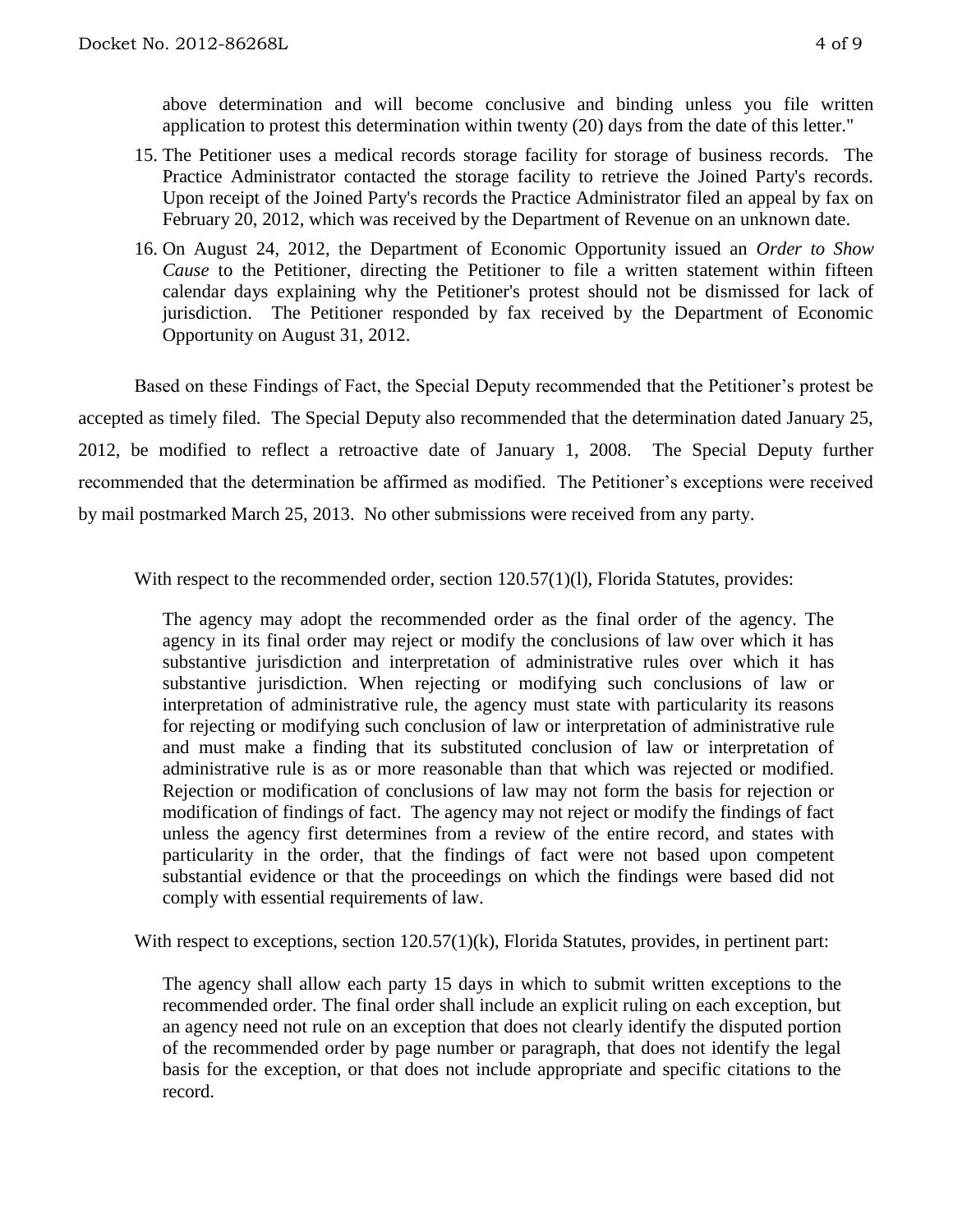The Petitioner's exceptions are addressed below. Also, the record of the case was carefully reviewed to determine whether the Special Deputy's Findings of Fact and Conclusions of Law were supported by the record, whether the proceedings complied with the essential requirements of the law, and whether the Conclusions of Law reflect a reasonable application of the law to the facts.

In Exceptions #1-6, the Petitioner proposes alternative findings of fact and conclusions of law and specifically takes exception to Conclusions of Law #30 and 36. Pursuant to section 120.57(1)(l), Florida Statutes, the Special Deputy is the finder of fact in an administrative hearing, and the Department may not reject or modify the Special Deputy's Findings of Fact unless the Department first determines from a review of the entire record that the findings of fact were not based upon competent substantial evidence. Also pursuant to section 120.57(1)(l), Florida Statutes, the Department may not reject or modify the Special Deputy's Conclusions of Law unless the Department first determines that the conclusions of law do not reflect a reasonable application of the law to the facts. A review of the record reveals that the Special Deputy resolved conflicts in evidence in favor of the Joined Party. A review of the record further reveals that the Special Deputy's Findings of Fact are supported by competent substantial evidence in the record and that the Special Deputy's Conclusions of Law, including Conclusions of Law #30 and 36, reflect a reasonable application of the law to the facts. As a result, the Department may not modify the Special Deputy's Findings of Fact or Conclusions of Law pursuant to section 120.57(1)(l), Florida Statutes, and accepts the Findings of Fact and Conclusions of Law as written by the Special Deputy. Accordingly, Exceptions #1-6 are respectfully rejected.

In Exceptions #5-7, the Petitioner alleges that the Special Deputy was biased against the Petitioner. Section 120.57(1)(l), Florida Statutes, provides that the Special Deputy's Findings of Fact can be rejected by the Department if the proceedings on which the findings were based did not comply with essential requirements of law. Upon review of the record and the Petitioner's exceptions, the Department concludes that there is no evidence of bias. Further examination of the Petitioner's contentions reveals that the Petitioner has not met the requirement to demonstrate that the proceedings did not comply with essential requirements of law.

The Petitioner argues that Conclusion of Law #36 shows bias against the Petitioner. The Petitioner also contends that the Special Deputy ignored the parties' intent and agreement and thereby established "an unfair bias and abuse of process." As previously stated, section 120.57(1)(l), Florida Statutes, provides that the Department must accept the Special Deputy's Findings of Fact if they are supported by competent substantial evidence in the record and must also accept the Special Deputy's Conclusions of Law if they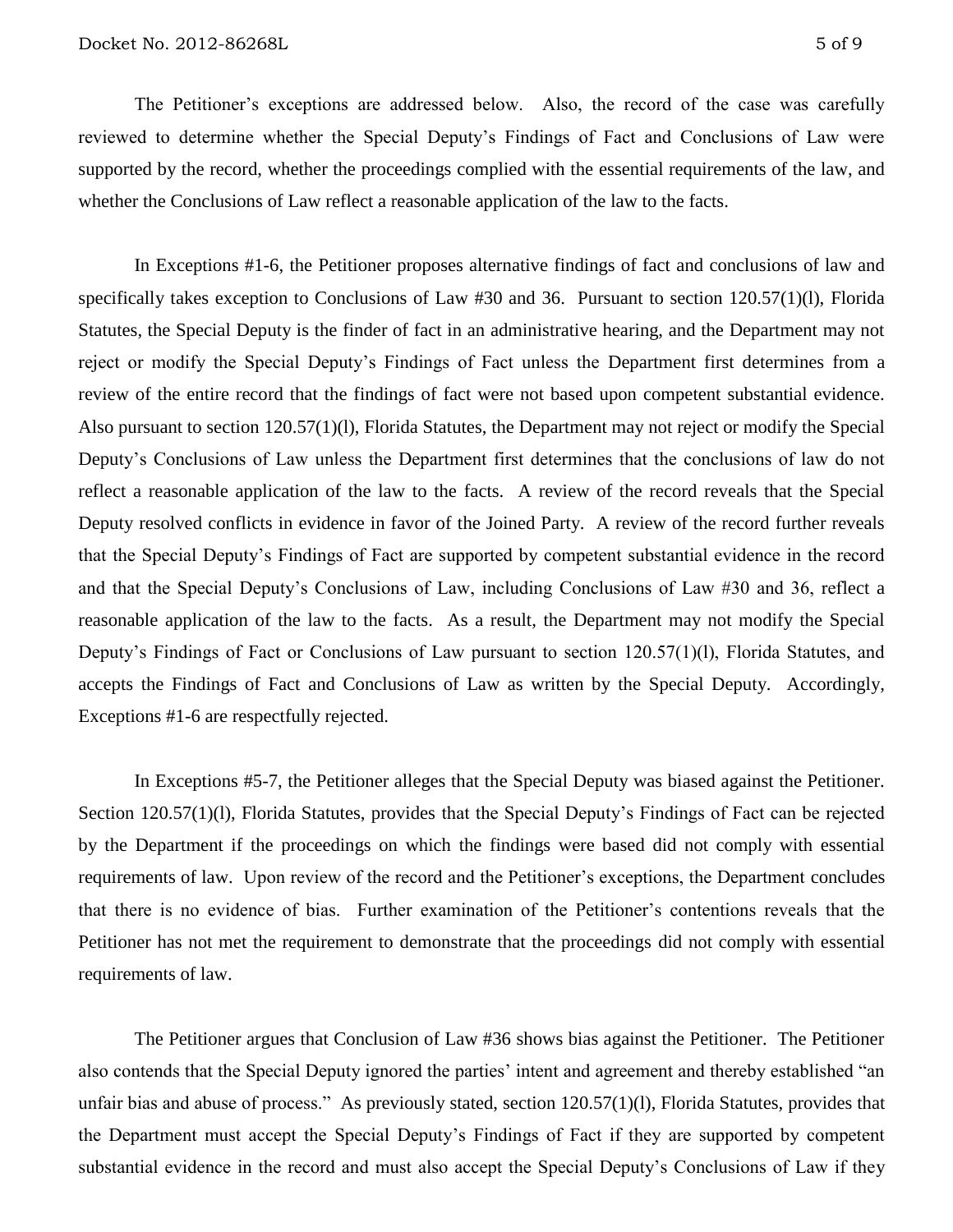reflect a reasonable application of the law to the facts. Additionally, rule 73B-10.032(1), Florida Administrative Code, requires that each employing unit maintain records pertaining to remuneration for services performed for five years following the calendar year in which the services were performed. A review of the record establishes that the Special Deputy considered the intent of the parties and the agreement and resolved conflicts in evidence in favor of the Joined Party. The record also shows that the Special Deputy found that the Joined Party began performing services for the Petitioner in 2006 and as a result, the Special Deputy ultimately concluded that the appropriate retroactive date of the Petitioner's liability was January 1, 2008, because the Petitioner was only required to maintain its records until that point pursuant to rule 73B-10.032(1), Florida Administrative Code. Contrary to the Petitioner's allegations, the Special Deputy's Findings of Fact are supported by competent substantial evidence in the record, and the Special Deputy's Conclusions of Law, including Conclusion of Law #36, reflect a reasonable application of the law to the facts. As mentioned above, the Petitioner's contentions do not support the conclusions that the Special Deputy was biased against the Petitioner or that the proceedings did not comply with essential requirements of law. The Department accepts the Special Deputy's Findings of Fact and Conclusions of Law without modification in accord with section 120.57(1)(l), Florida Statutes. Exceptions #5-7 are respectfully rejected.

A review of the record reveals that the Findings of Fact are based on competent, substantial evidence and that the proceedings on which the findings were based complied with the essential requirements of the law. The Special Deputy's Findings of Fact are thus adopted in this order. The Special Deputy's Conclusions of Law reflect a reasonable application of the law to the facts and are also adopted.

Having considered the Petitioner's exceptions, the record of this case, and the Recommended Order of the Special Deputy, I hereby adopt the Findings of Fact and Conclusions of Law of the Special Deputy as set forth in the Recommended Order.

Therefore, it is ORDERED that the Petitioner's protest is accepted as timely filed. It is also ORDRED that the determination dated January 25, 2012, is MODIFIED to reflect a retroactive date of January 1, 2008. It is further ORDERED that the determination is AFFIRMED as modified.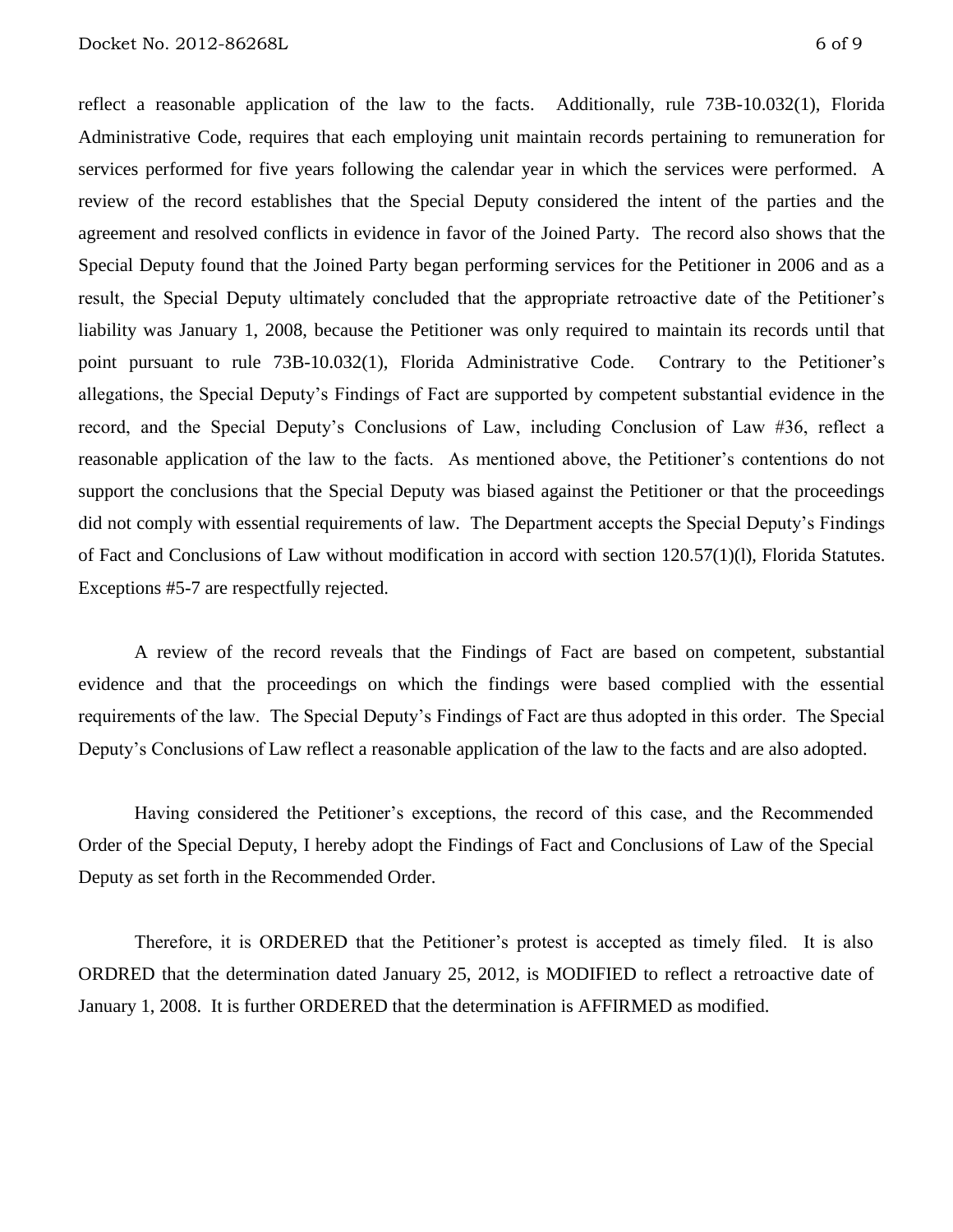#### **JUDICIAL REVIEW**

Any request for judicial review must be initiated within 30 days of the date the Order was filed. Judicial review is commenced by filing one copy of a *Notice of Appeal* with the DEPARTMENT OF ECONOMIC OPPORTUNITY at the address shown at the top of this *Order* and a second copy, with filing fees prescribed by law, with the appropriate District Court of Appeal. It is the responsibility of the party appealing to the Court to prepare a transcript of the record. If no court reporter was at the hearing, the transcript must be prepared from a copy of the Special Deputy's hearing recording, which may be requested from the Office of Appeals.

Cualquier solicitud para revisión judicial debe ser iniciada dentro de los 30 días a partir de la fecha en que la Orden fue registrada. La revisión judicial se comienza al registrar una copia de un *Aviso de Apelación* con la Agencia para la Innovación de la Fuerza Laboral [*DEPARTMENT OF ECONOMIC OPPORTUNITY]* en la dirección que aparece en la parte superior de este *Orden* y una segunda copia, con los honorarios de registro prescritos por la ley, con el Tribunal Distrital de Apelaciones pertinente. Es la responsabilidad de la parte apelando al tribunal la de preparar una transcripción del registro. Si en la audiencia no se encontraba ningún estenógrafo registrado en los tribunales, la transcripción debe ser preparada de una copia de la grabación de la audiencia del Delegado Especial [*Special Deputy*], la cual puede ser solicitada de la Oficina de Apelaciones.

Nenpòt demann pou yon revizyon jiridik fèt pou l kòmanse lan yon peryòd 30 jou apati de dat ke Lòd la te depoze a. Revizyon jiridik la kòmanse avèk depo yon kopi yon *Avi Dapèl* ki voye bay DEPARTMENT OF ECONOMIC OPPORTUNITY lan nan adrès ki parèt pi wo a, lan tèt *Lòd* sa a e yon dezyèm kopi, avèk frè depo ki preskri pa lalwa, bay Kou Dapèl Distrik apwopriye a. Se responsabilite pati k ap prezante apèl la bay Tribinal la pou l prepare yon kopi dosye a. Si pa te gen yon stenograf lan seyans lan, kopi a fèt pou l prepare apati de kopi anrejistreman seyans lan ke Adjwen Spesyal la te fè a, e ke w ka mande Biwo Dapèl la voye pou ou.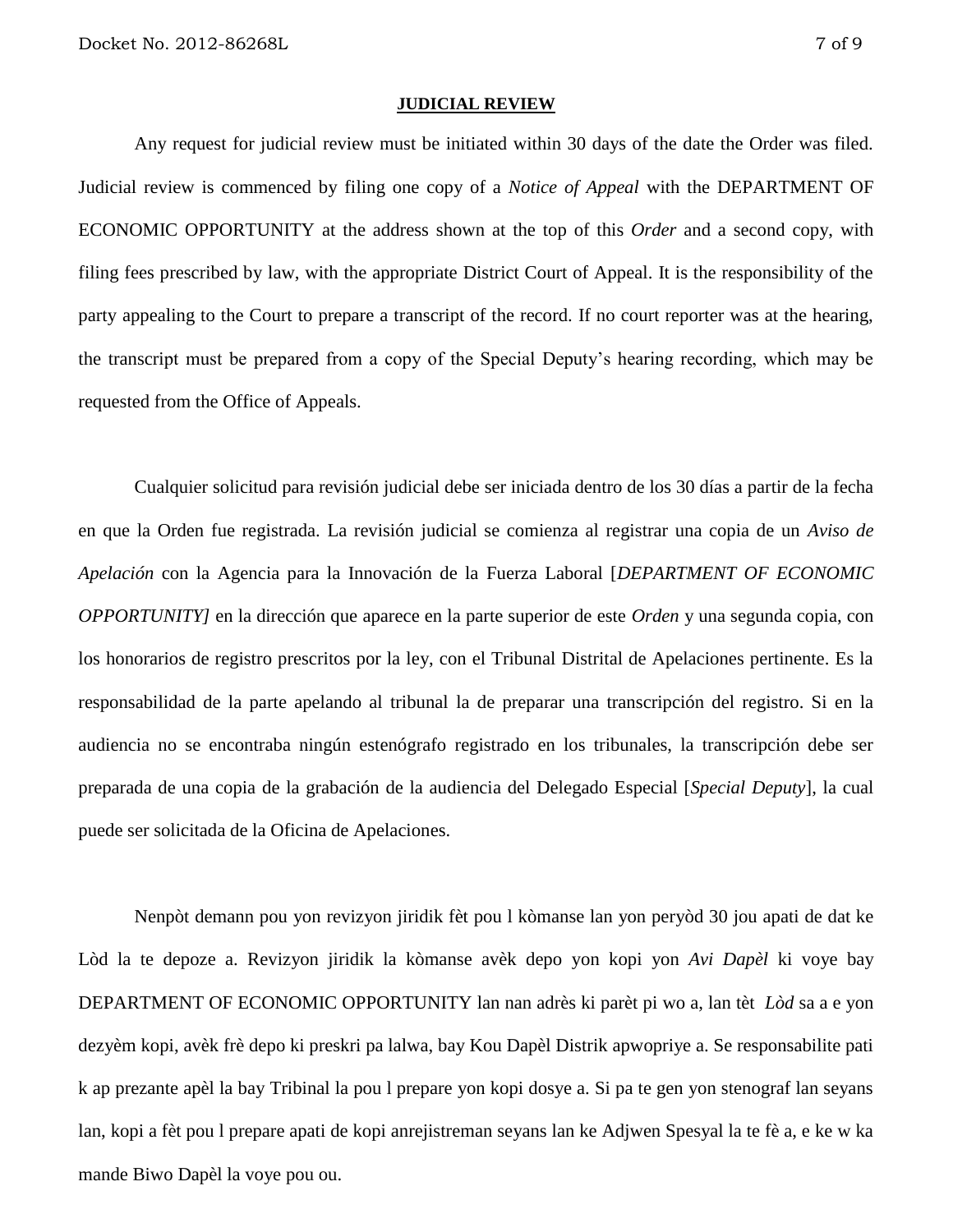DONE and ORDERED at Tallahassee, Florida, this \_\_\_\_\_\_\_ day of **April, 2013**.



Altemese Smith, Bureau Chief, Reemployment Assistance Services DEPARTMENT OF ECONOMIC OPPORTUNITY

FILED ON THIS DATE PURSUANT TO § 120.52, FLORIDA STATUTES, WITH THE DESIGNATED DEPARTMENT CLERK, RECEIPT OF WHICH IS HEREBY ACKNOWLEDGED.

 $\overline{\phantom{a}}$  ,  $\overline{\phantom{a}}$  ,  $\overline{\phantom{a}}$  ,  $\overline{\phantom{a}}$  ,  $\overline{\phantom{a}}$  ,  $\overline{\phantom{a}}$  ,  $\overline{\phantom{a}}$  ,  $\overline{\phantom{a}}$ DEPUTY CLERK DATE

### **CERTIFICATE OF SERVICE**

**I HEREBY CERTIFY that true and correct copies of the foregoing Final Order have been furnished to the persons listed below in the manner described, on the \_\_\_\_\_\_\_ day of April, 2013**.

 $ShmumE, F$ 

SHANEDRA Y. BARNES, Special Deputy Clerk DEPARTMENT OF ECONOMIC **OPPORTUNITY** Reemployment Assistance Appeals 107 EAST MADISON STREET TALLAHASSEE FL 32399-4143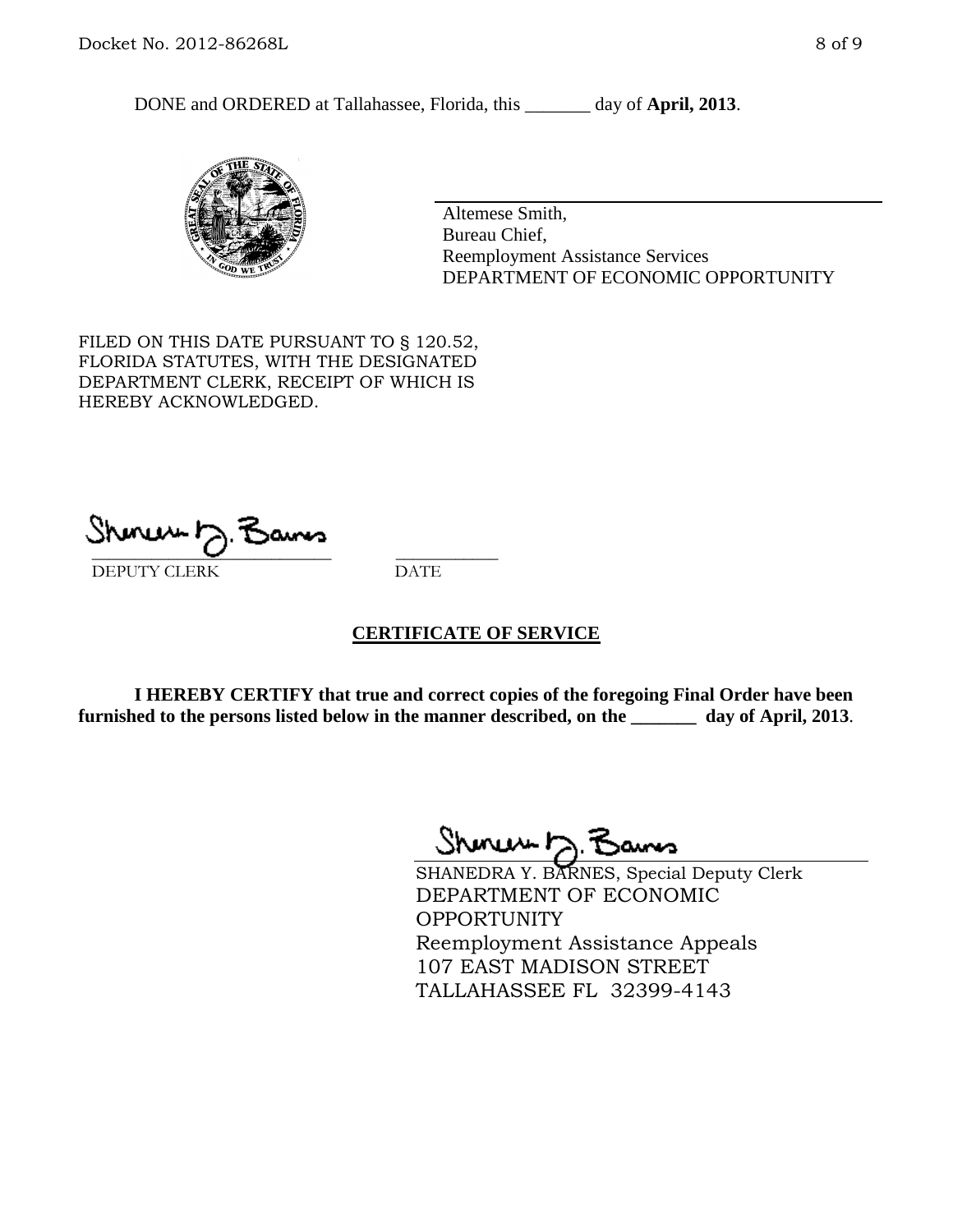By U.S. Mail:

 SURGICAL ONCOLOGY ASSOCIATES OF SOUTH FL ATTN: KATHERINE ANDERSONPA 3800 JOHNSON ST STE A HOLLYWOOD FL 33021-6030

#### MARY L COLLINS 403 TANGLEWOOD DRIVE LOUISBURG NC 27549

DEPARTMENT OF REVENUE ATTN: PATRICIA ELKINS - CCOC #1-4866 5050 WEST TENNESSEE STREET TALLAHASSEE FL 32399

DEPARTMENT OF REVENUE ATTN: MYRA TAYLOR PO BOX 6417 TALLAHASSEE FL 32314-6417

State of Florida DEPARTMENT OF ECONOMIC OPPORTUNITY c/o Department of Revenue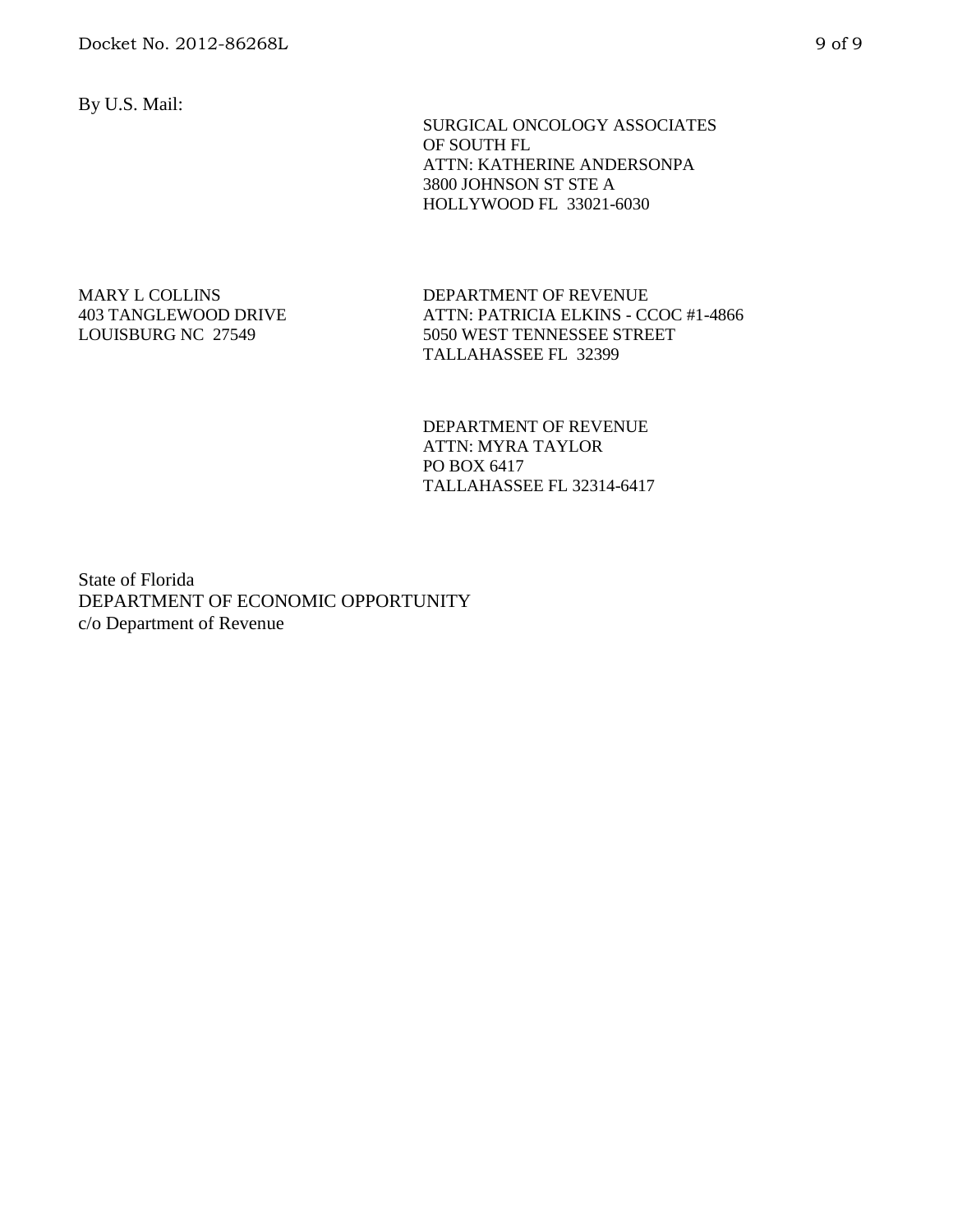### **DEPARTMENT OF ECONOMIC OPPORTUNITY Reemployment Assistance Appeals**

MSC 347 CALDWELL BUILDING 107 EAST MADISON STREET TALLAHASSEE FL 32399-4143

| <b>PETITIONER:</b> |
|--------------------|
|--------------------|

Employer Account No. - 2148844 SURGICAL ONCOLOGY ASSOCIATES OF SOUTH FL ATTN: KATHERINE ANDERSON 3800 JOHNSON ST STE A HOLLYWOOD FL 33021-6030

> **PROTEST OF LIABILITY DOCKET NO. 2012-86268L**

**RESPONDENT:** State of Florida DEPARTMENT OF ECONOMIC **OPPORTUNITY** c/o Department of Revenue

# **RECOMMENDED ORDER OF SPECIAL DEPUTY**

TO: SECRETARY, Bureau Chief, Reemployment Assistance Services DEPARTMENT OF ECONOMIC OPPORTUNITY

This matter comes before the undersigned Special Deputy pursuant to the Petitioner's protest of the Respondent's determination dated January 25, 2012.

After due notice to the parties, a telephone hearing was held on February 21, 2013. The Petitioner, represented by the Practice Administrator, appeared and testified. The Petitioner's president testified as a witness. The Respondent, represented by a Department of Revenue Tax Specialist II, appeared and testified. The Joined Party appeared and testified.

The record of the case, including the recording of the hearing and any exhibits submitted in evidence, is herewith transmitted. Proposed Findings of Fact and Conclusions of Law were not received.

### **Issue:**

Whether services performed for the Petitioner by the Joined Party constitute insured employment, and if so, the effective date of liability, pursuant to Section 443.036(19), 443.036(21); 443.1216, Florida Statutes.

Whether the Petitioner filed a timely protest pursuant to Sections 443.131(3)(i); 443.141(2); 443.1312(2), Florida Statutes; Rule 73B-10.035, Florida Administrative Code.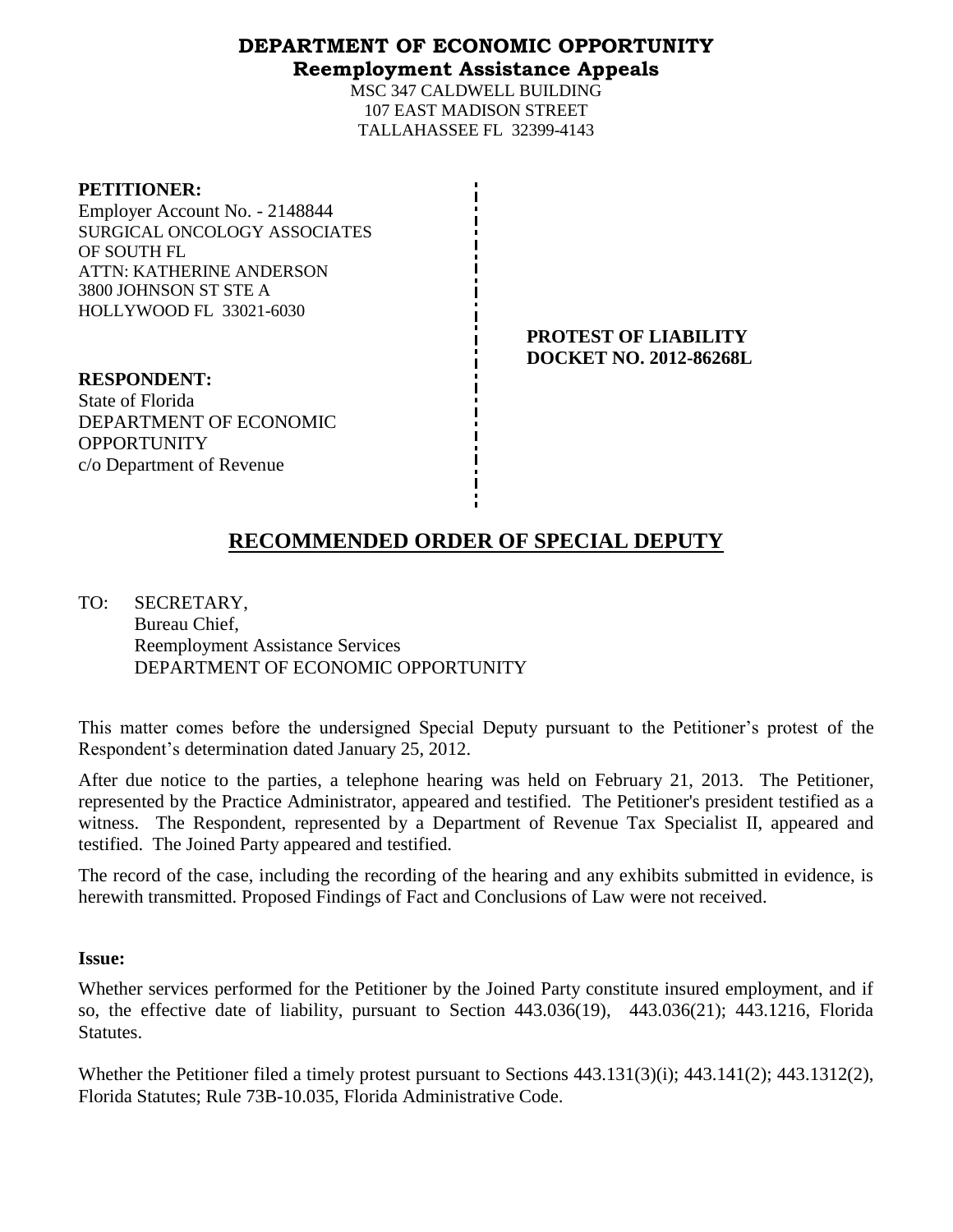## **Findings of Fact:**

- 1. The Petitioner, Surgical Oncology Associates of South Florida, Inc., is a corporation which operates the medical practice of Dr. Robert Donoway, a breast cancer surgeon. The Petitioner established liability for payment of unemployment tax to Florida effective 1998.
- 2. Dr. Donoway's former wife is a doctor whose practice is incorporated separately from the Petitioner. The former wife's practice employed an individual, the Joined Party in this case, to perform certain tasks including babysitting the doctors' children and cleaning the doctors' home. In approximately 2006 the former wife discharged that employee. In 2006 the Petitioner hired the Joined Party to clean the Petitioner's office, to do filing, to run errands, to do housekeeping, and to babysit the doctors' children. The parties did not enter into any written agreement at the time of hire.
- 3. The Petitioner never withheld payroll taxes from the Joined Party's pay. However, during the second and fourth quarters 2006 and the first quarter 2007 the Petitioner reported the Joined Party's earnings to the Florida Department of Revenue and paid unemployment tax on the earnings.
- 4. The Joined Party did not have an occupational or business license, did not have business liability insurance, and did not offer services to the general public. On occasion the Joined Party cleaned apartments for other individuals during the weekend.
- 5. The Joined Party performed services for the Petitioner at the Petitioner's office and at the residence of the Petitioner's president. The Joined Party picked the doctor's children up from school and cared for them while the doctor was in surgery, was at the hospital, or was seeing patients. When the Joined Party was not caring for the children she was assigned to do other tasks by the Practice Administrator, such as filing at the Petitioner's office. The Joined Party worked an average of 25 to 35 hours per week for the Petitioner.
- 6. The Petitioner provided everything that was needed to perform the work. Although the Joined Party used her own vehicle to pick up the children from school or to run errands, the Petitioner reimbursed the Joined Party for the gas. The Petitioner provided the cleaning supplies. If the Joined Party had to purchase any supplies she was reimbursed by the Petitioner. The Joined Party did not have any unreimbursed expenses in connection with the work.
- 7. The Joined Party did not submit a bill or invoice to the Petitioner for the services which she performed. The Petitioner paid the Joined Party \$950 every other week. No taxes were withheld from the pay and at the end of each year the Petitioner reported the Joined Party's earnings to the Internal Revenue Service on Form 1099-MISC as nonemployee compensation.
- 8. The Petitioner did not provide any fringe benefits such as health insurance or retirement benefits for the Joined Party. The Joined Party's pay was not reduced for absences, holiday weeks, or vacations. If the Joined Party wanted to take a vacation she was required to contact the Petitioner's president for approval.
- 9. Either party had the right to terminate the relationship at any time without incurring liability for breach of contract.
- 10. The Petitioner created a *Non-Employee Contract & Confidentiality Agreement* which it requires all "1099 employees" to sign. Among other things the Agreement states "I understand that I am voluntarily signing this contract and agreement and this is a legally binding agreement between myself and Surgical Oncology Associates the office of Dr Robert Donoway. I am aware that by agreeing to work as a nonessential 1099 employee I am responsible for paying my own taxes, social security, medicare, insurance and expenses. I am willingly agreeing to provide services without any expectation of any benefits being paid to me now or in the future, any liabilities incurred I assume on my own and I will not come back after Dr Robert Donoway or Surgical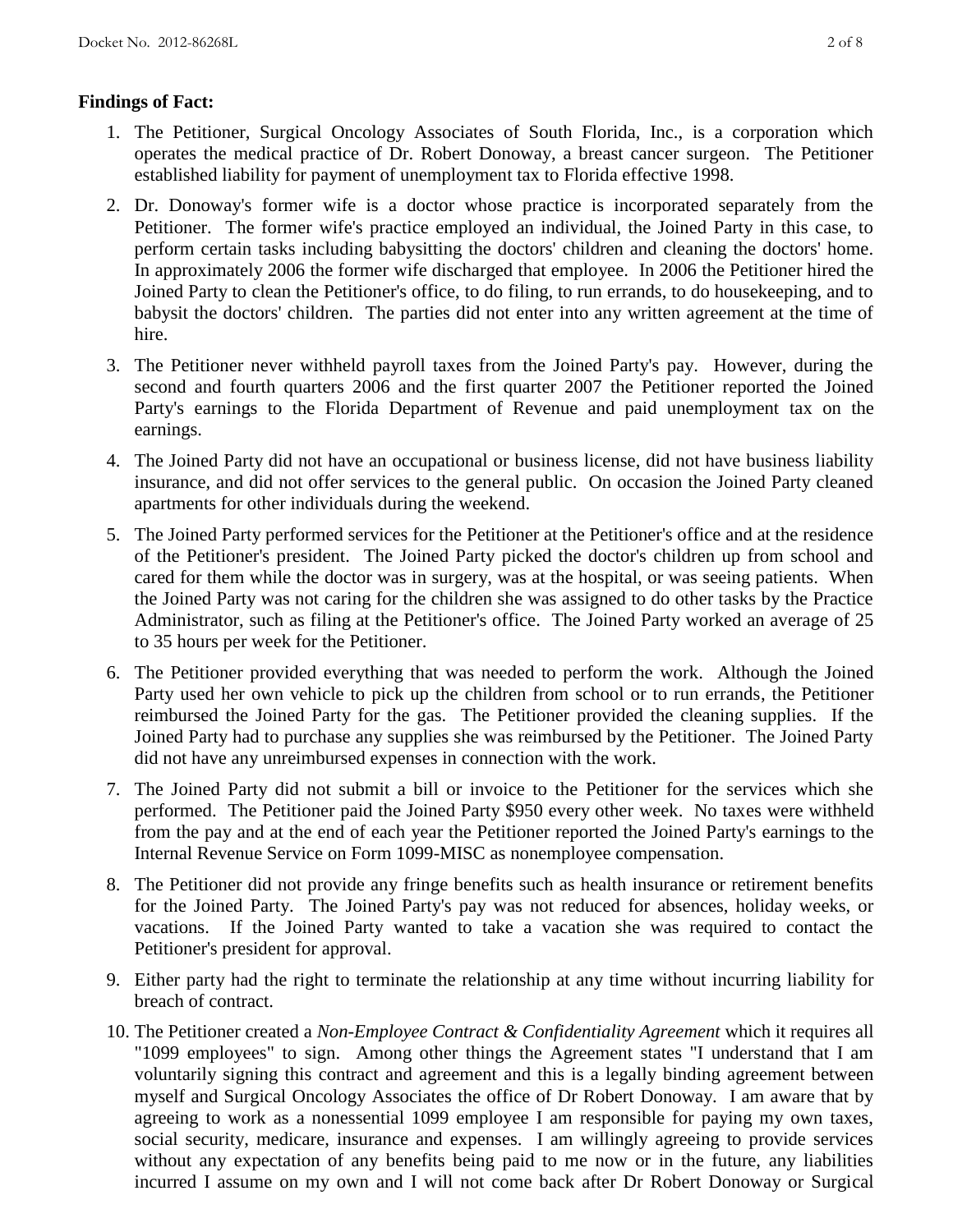Oncology Associates of South Florida in regard to any issues occurring because of my 1099 employee status." The Agreement also states "I understand that I must sign and comply with this agreement at all times as a condition of my 1099 employment."

- 11. The majority of the Agreement concerns the confidentiality of patient information and personal information involving Dr. Robert Donoway and Surgical Oncology Associates of South Florida. The Agreement provides that as a 1099 employee of Surgical Oncology Associates of South Florida the Joined Party has a legal and ethical responsibility to maintain all information as confidential.
- 12. The Agreement does not set forth any agreement between the parties concerning the duties to be performed or the compensation. The Agreement does not set forth the term of the agreement but states "I understand that violation of this agreement may result in immediate disciplinary action up to and including termination of my employment/assignment/affiliation with Dr Robert Donoway and Surgical Oncology Associates of South Florida and/or suspension, restriction or loss of privileges in accordance with Dr Robert Donoway and Surgical Oncology Associates of South Florida policies as well as potential personal civil and criminal legal penalties."
- 13. The Joined Party performed services for the Petitioner until on or about July 1, 2011. Following termination of the relationship the Joined Party filed a claim for unemployment compensation benefits, now known as reemployment assistance program benefits, effective December 18, 2011. The Joined Party's filing on that date established a base period from July 1, 2010, through June 30, 2011. When the Joined Party did not receive credit for her earnings with the Petitioner a *Request for Reconsideration of Monetary Determination* was filed and an investigation was assigned to the Department of Revenue to determine if the Joined Party performed services for the Petitioner as an employee or as an independent contractor.
- 14. Upon completion of its investigation the Department of Revenue issued a determination dated January 25, 2012, holding that the Joined Party was the Petitioner's employee retroactive to October 1, 2010. The determination was mailed to the Petitioner's correct mailing address and was received by the Petitioner's Practice Administrator on February 7, 2012. Among other things the January 25, 2012, determination advises "This letter is an official notice of the above determination and will become conclusive and binding unless you file written application to protest this determination within twenty (20) days from the date of this letter."
- 15. The Petitioner uses a medical records storage facility for storage of business records. The Practice Administrator contacted the storage facility to retrieve the Joined Party's records. Upon receipt of the Joined Party's records the Practice Administrator filed an appeal by fax on February 20, 2012, which was received by the Department of Revenue on an unknown date.
- 16. On August 24, 2012, the Department of Economic Opportunity issued an *Order to Show Cause* to the Petitioner, directing the Petitioner to file a written statement within fifteen calendar days explaining why the Petitioner's protest should not be dismissed for lack of jurisdiction. The Petitioner responded by fax received by the Department of Economic Opportunity on August 31, 2012.

## **Conclusions of Law:**

17. Section 443.141(2)(c), Florida Statutes, provides:

(c) *Appeals.*--The Agency for Workforce Innovation and the state agency providing unemployment tax collection services shall adopt rules prescribing the procedures for an employing unit determined to be an employer to file an appeal and be afforded an opportunity for a hearing on the determination. Pending a hearing, the employing unit must file reports and pay contributions in accordance with s. 443.131.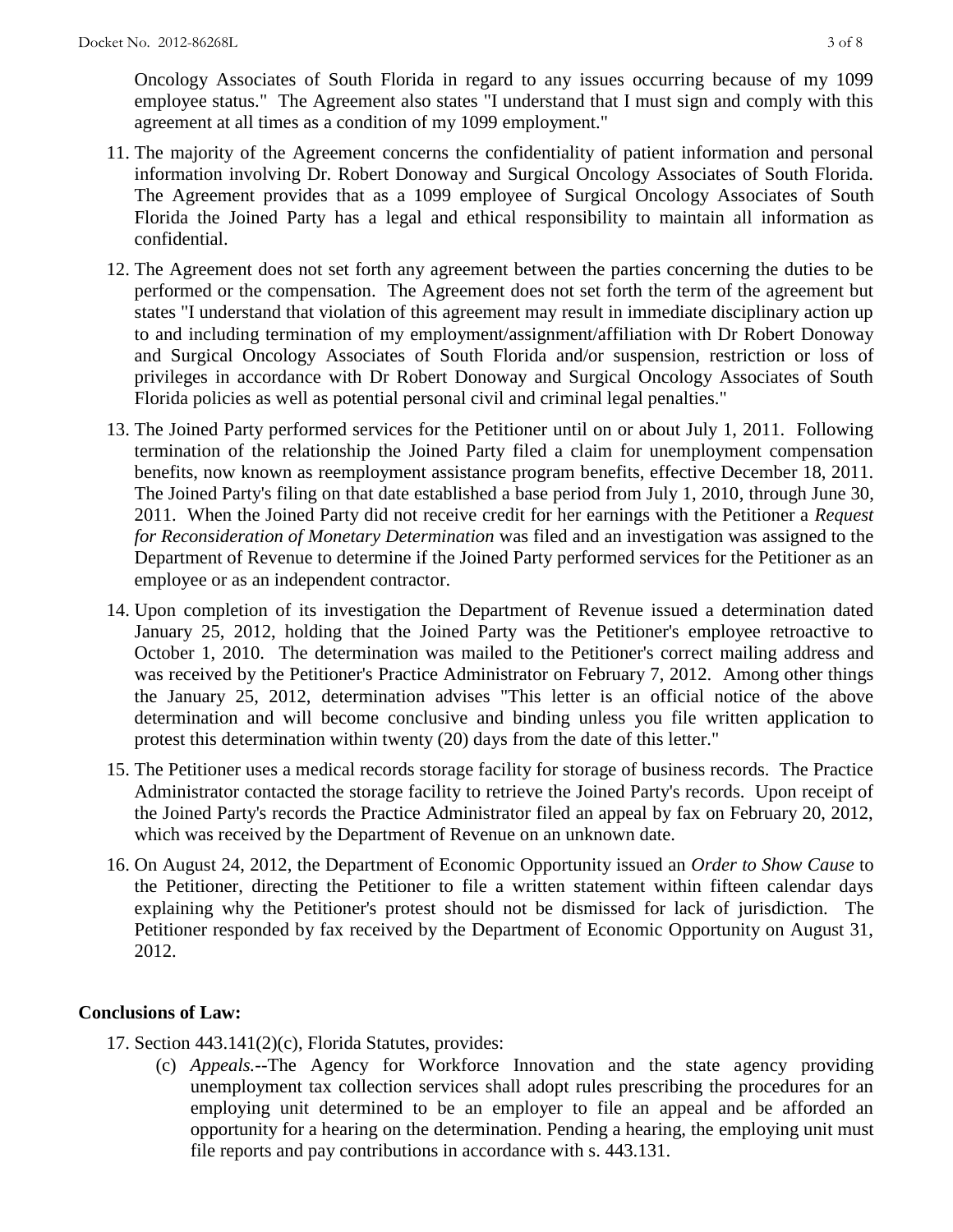18. Rule 73B-10.035(5)(a)1., Florida Administrative Code, provides:

Determinations issued pursuant to Sections 443.1216, 443.131-.1312, F.S., will become final and binding unless application for review and protest is filed with the Department within 20 days from the mailing date of the determination. If not mailed, the determination will become final 20 days from the date the determination is delivered.

- 19. Rule 73B-10.023(1), Florida Adminsitrative Code, provides in pertinent part:
	- Filing date. The postmark date will be the filing date of any report, protest, appeal or other document mailed to the DEO or DOR. The term "postmark date" includes the postmark date affixed by the United States Postal Service or the date on which the document was delivered to an express service or delivery service for delivery to DEO or DOR. The date of receipt will be the filing date of any report, protest, appeal, or other document faxed to DEO or DOR.
- 20. Although the determination of the Department of Revenue is dated January 25, 2012, it does not contain any certification that it was mailed to the Petitioner or the date on which it was mailed. No evidence was presented by the Department of Revenue to show the actual date of mailing. The testimony of the Petitioner's Practice Administrator reveals that the determination was received by the Petitioner in the mail on February 7, 2012. Since the date of mailing can not be established it is concluded that the Petitioner had twenty days from the date of receipt to file the protest. The Practice Adminstrator testified that the protest was filed by fax on February 20, 2012. Since the date of receipt of the fax by the Department of Revenue is not known, February 20, 2012, is accepted as the date of filing. Thus, the Petitioner's protest is accepted as timely filed.
- 21. The issue in this case, whether services performed for the Petitioner by the Joined Party constitute employment subject to the Florida Reemployment Assistance Program Law, is governed by Chapter 443, Florida Statutes. Section 443.1216(1)(a)2., Florida Statutes, provides that employment subject to the chapter includes service performed by individuals under the usual common law rules applicable in determining an employer-employee relationship.
- 22. The Supreme Court of the United States held that the term "usual common law rules" is to be used in a generic sense to mean the "standards developed by the courts through the years of adjudication." United States v. W.M. Webb, Inc., 397 U.S. 179 (1970).
- 23. The Supreme Court of Florida adopted and approved the tests in 1 Restatement of Law, Agency 2d Section 220 (1958), for use to determine if an employment relationship exists. See Cantor v. Cochran, 184 So.2d 173 (Fla. 1966); Miami Herald Publishing Co. v. Kendall, 88 So.2d 276 (Fla. 1956); Magarian v. Southern Fruit Distributors, 1 So.2d 858 (Fla. 1941); see also Kane Furniture Corp. v. R. Miranda, 506 So.2d 1061 (Fla. 2d DCA 1987). In Brayshaw v. Agency for Workforce Innovation, et al; 58 So.3d 301 (Fla. 1st DCA 2011) the court stated that the statute does not refer to other rules or factors for determining the employment relationship and, therefore, the Department is limited to applying only Florida common law in determining the nature of an employment relationship.
- 24. Restatement of Law is a publication, prepared under the auspices of the American Law Institute, which explains the meaning of the law with regard to various court rulings. The Restatement sets forth a nonexclusive list of factors that are to be considered when judging whether a relationship is an employment relationship or an independent contractor relationship.
- 25. 1 Restatement of Law, Agency 2d Section 220 (1958) provides:
	- (1) A servant is a person employed to perform services for another and who, in the performance of the services, is subject to the other's control or right of control.
	- (2) The following matters of fact, among others, are to be considered: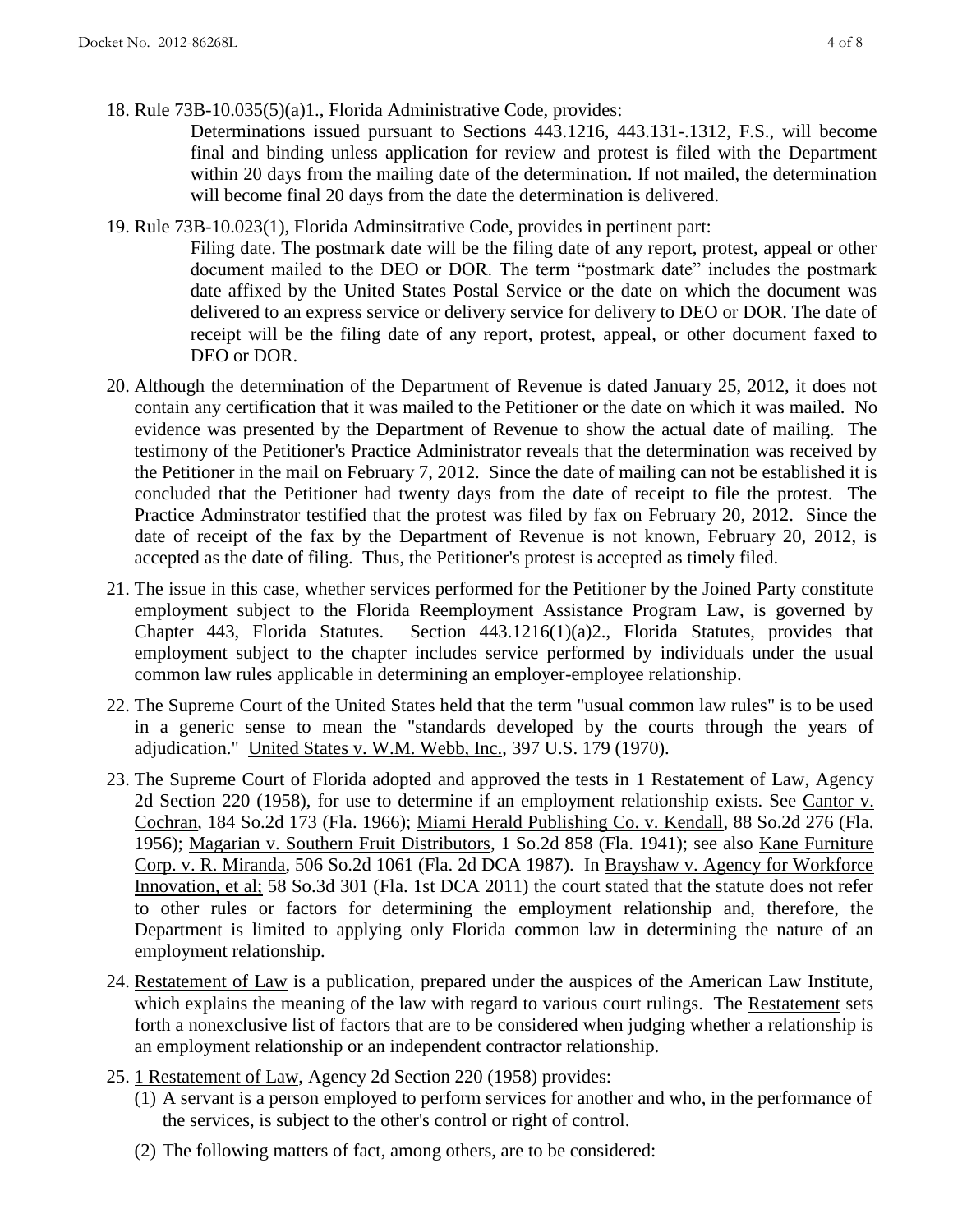- (a) the extent of control which, by the agreement, the business may exercise over the details of the work;
- (b) whether or not the one employed is engaged in a distinct occupation or business;
- (c) the kind of occupation, with reference to whether, in the locality, the work is usually done under the direction of the employer or by a specialist without supervision;
- (d) the skill required in the particular occupation;
- (e) whether the employer or the worker supplies the instrumentalities, tools, and the place of work for the person doing the work;
- (f) the length of time for which the person is employed;
- (g) the method of payment, whether by the time or by the job;
- (h) whether or not the work is a part of the regular business of the employer;
- (i) whether or not the parties believe they are creating the relation of master and servant;
- (j) whether the principal is or is not in business.
- 26. Comments in the Restatement explain that the word "servant" does not exclusively connote manual labor, and the word "employee" has largely replaced "servant" in statutes dealing with various aspects of the working relationship between two parties.
- 27. In Department of Health and Rehabilitative Services v. Department of Labor & Employment Security, 472 So.2d 1284 (Fla.  $1<sup>st</sup>$  DCA 1985) the court confirmed that the factors listed in the Restatement are the proper factors to be considered in determining whether an employer-employee relationship exists. However, in citing La Grande v. B&L Services, Inc., 432 So.2d 1364, 1366 (Fla.  $1<sup>st</sup> DCA$  1983), the court acknowledged that the question of whether a person is properly classified an employee or an independent contractor often can not be answered by reference to "hard and fast" rules, but rather must be addressed on a case-by-case basis.
- 28. The Joined Party began performing services for the Petitioner in 2006. Although no evidence was presented concerning whether the Joined Party was initially engaged to perform services as an independent contractor or as an employee the evidence reveals that during at least a portion of 2006 and 2007 the Petitioner reported the Joined Party's earnings to the Department of Revenue and paid unemployment tax on the earnings. In Keith v. News & Sun Sentinel Co., 667 So.2d 167 (Fla. 1995) the Court held that in determining the status of a working relationship, the agreement between the parties should be examined if there is one. In providing guidance on how to proceed absent an express agreement the Court stated "In the event that there is no express agreement and the intent of the parties can not be otherwise determined, courts must resort to a fact specific analysis under the Restatement based on the actual practice of the parties."
- 29. On June 1, 2010, the Petitioner required the Joined Party to sign a generic *Non-Employee Contract & Confidentiality Agreement.* The Agreement was not specific to the Joined Party and the Petitioner's testimony reveals much of the Agreement does not pertain to the Joined Party. Although the Agreement states that the Joined Party understands that she is voluntarily signing the Agreement, it also states that the Joined Party must sign the Agreement. The word "must" implies that if the Joined Party did not sign the Agreement she could not continue performing services for the Petitioner. Thus, the Joined Party's signature was not purely voluntary. The Agreement states that as a "1099 employee" the Joined Party was responsible for payment of her own taxes. A statement in an agreement that the existing relationship is that of independent contractor is not dispositive of the issue. Lee v. American Family Assurance Co. 431 So.2d 249, 250 (Fla. 1<sup>st</sup> DCA 1983). In Justice v. Belford Trucking Company, Inc., 272 So.2d 131 (Fla. 1972), a case involving an independent contractor agreement which specified that the worker was not to be considered the employee of the employing unit at any time, under any circumstances, or for any purpose, the Florida Supreme Court commented "while the obvious purpose to be accomplished by this document was to evince an independent contractor status, such status depends not on the statements of the parties but upon all the circumstances of their dealings with each other."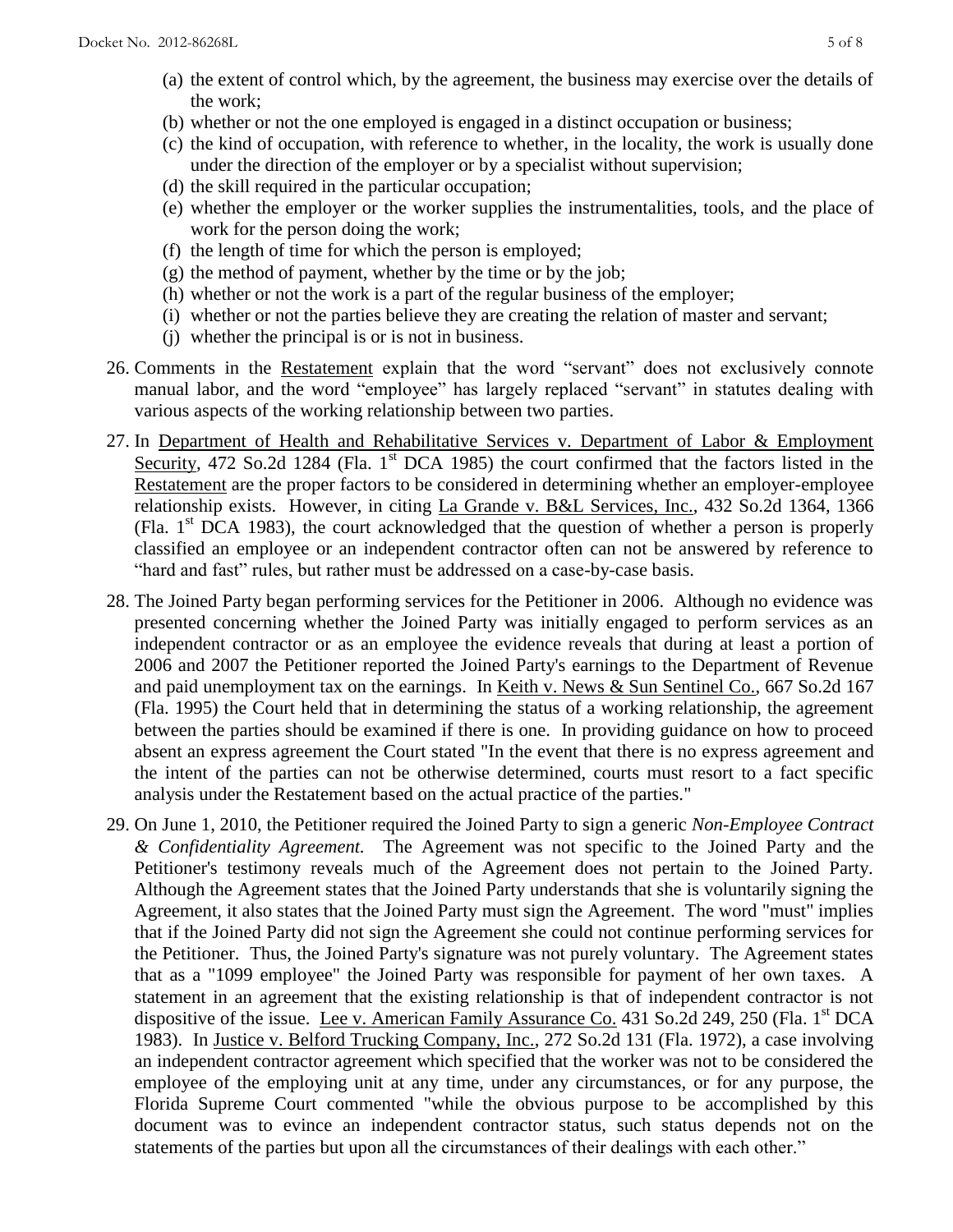- 30. The Petitioner's business is a medical practice involving cancer surgery performed by the Petitioner's president. The Petitioner describes the services performed by the Joined Party as nonessential to the Petitioner's business. Although the Joined Party did not perform surgery, her services enabled the president to perform surgery. The president's testimony reveals that as a single parent he could not have performed surgery unless the Joined Party watched his children. The undesirable alternative was to have his children wait for him at the hospital while he was in surgery. Thus, the Joined Party's services were essential to the Petitioner's ability to provide services.
- 31. The Joined Party did not have an occupational or business license, did not have business liability insurance, and did not advertise or offer her services to the general public. The fact that the Joined Party occasionally cleaned apartments for others during the weekend does not establish that the Joined Party was engaged in an independent business while performing services for the Petitioner. The Joined Party did not have any expenses in connection with the work she performed for the Petitioner. The Petitioner provided everything that was needed to perform the work and reimbursed the Joined Party for any work connected expenses. The Joined Party was not at risk of suffering a financial loss from performing services for the Petitioner.
- 32. The work performed by the Joined Party, housekeeping, babysitting, filing, and running errands, did not require any training, skill, or special knowledge. The greater the skill or special knowledge required to perform the work, the more likely the relationship will be found to be one of independent contractor. Florida Gulf Coast Symphony v. Florida Department of Labor & Employment Sec., 386 So.2d 259 (Fla. 2d DCA 1980)
- 33. The Petitioner paid the Joined Party a flat rate on a biweekly basis. The rate of pay was not based on production but based on time worked. The fact that the Petitioner chose not to withhold payroll taxes from the pay does not, standing alone, establish an independent contractor relationship. Section 443.1217(1), Florida Statutes, provides that the wages subject to the Reemployment Assistance Program Law include all remuneration for employment including commissions, bonuses, back pay awards, and the cash value of all remuneration in any medium other than cash.
- 34. The Joined Party performed services for the Petitioner for a period of approximately six years. Either party had the right to terminate the relationship at any time without incurring liability for breach of contract. These facts reveal the existence of an at-will relationship of relative permanence. In Cantor v. Cochran, 184 So.2d 173 (Fla. 1966), the court in quoting 1 Larson, Workmens' Compensation Law, Section 44.35 stated: "The power to fire is the power to control. The absolute right to terminate the relationship without liability is not consistent with the concept of independent contractor, under which the contractor should have the legal right to complete the project contracted for and to treat any attempt to prevent completion as a breach of contract."
- 35. The *Non-Employee Contract & Confidentiality Agreement* states that the Joined Party was subject to disciplinary action including suspension, restriction, or loss of privileges if the Joined Party violated the Agreement or violated the Petitioner's policies. That clause establishes that the Petitioner had the right to direct or control the manner in which the services were performed. In order for an employer-employee relationship to exist it is not necessary for the employer to actually direct or control the manner in which the services are performed; it is sufficient if the agreement provides the employer with the right to direct and control the worker. Of all the factors, the right of control as to the mode of doing the work is the principal consideration. VIP Tours v. State, Department of Labor and Employment Security, 449 So.2d 1307 (Fla. 5<sup>th</sup> DCA 1984)
- 36. The evidence presented in this case reveals that the services performed for the Petitioner by the Joined Party constitute insured employment. However, the determination is only retroactive to October 1, 2010, while the Joined Party performed services for the Petitioner retroactive to 2006.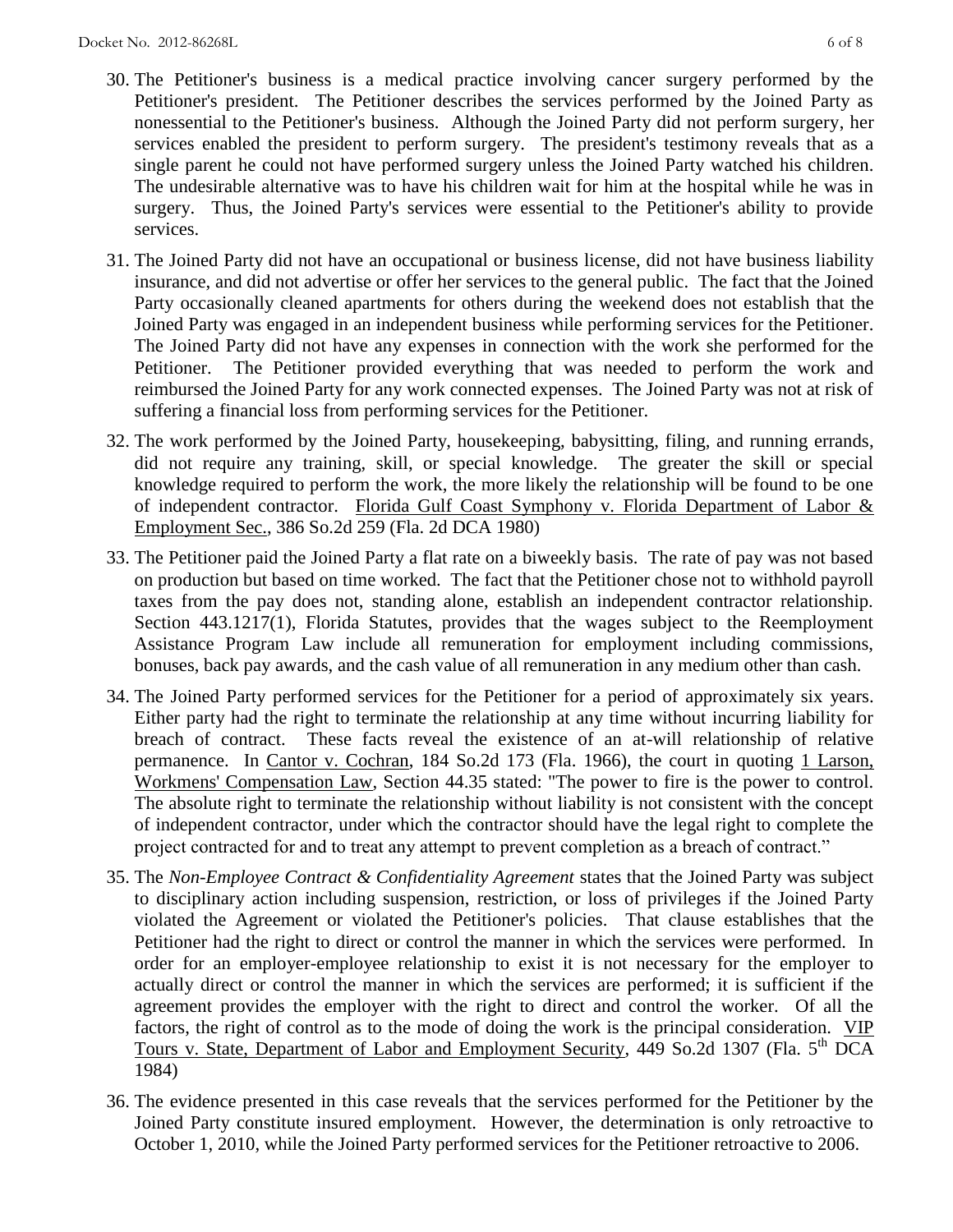37. Rule 73B-10.032(1), Florida Administrative Code, provides that each employing unit must maintain records pertaining to remuneration for services performed for a period of five years following the calendar year in which the services were rendered. Thus, it is concluded that the correct retroactive date is January 1, 2008.

**Recommendation:** It is recommended that the Petitioner's protest be accepted as timely filed. It is recommended that the determination dated January 25, 2012, be MODIFIED to reflect a retroactive date of January 1, 2008. As modified it is recommended that the determination be AFFIRMED.

Respectfully submitted on March 14, 2013.



R. O. SMITH, Special Deputy Office of Appeals

A party aggrieved by the *Recommended Order* may file written exceptions to the Director at the address shown above within fifteen days of the mailing date of the *Recommended Order*. Any opposing party may file counter exceptions within ten days of the mailing of the original exceptions. A brief in opposition to counter exceptions may be filed within ten days of the mailing of the counter exceptions. Any party initiating such correspondence must send a copy of the correspondence to each party of record and indicate that copies were sent.

Una parte que se vea perjudicada por la *Orden Recomendada* puede registrar excepciones por escrito al Director Designado en la dirección que aparece arriba dentro de quince días a partir de la fecha del envío por correo de la *Orden Recomendada*. Cualquier contraparte puede registrar contra-excepciones dentro de los diez días a partir de la fecha de envió por correo de las excepciones originales. Un sumario en oposición a contra-excepciones puede ser registrado dentro de los diez días a partir de la fecha de envío por correo de las contra-excepciones. Cualquier parte que dé inicio a tal correspondencia debe enviarle una copia de tal correspondencia a cada parte contenida en el registro y señalar que copias fueron remitidas.

Yon pati ke *Lòd Rekòmande* a afekte ka prezante de eksklizyon alekri bay Direktè Adjwen an lan adrès ki parèt anlè a lan yon peryòd kenz jou apati de dat ke *Lòd Rekòmande* a te poste a. Nenpòt pati ki fè opozisyon ka prezante objeksyon a eksklizyon yo lan yon peryòd dis jou apati de lè ke objeksyon a eksklizyon orijinal yo te poste. Yon dosye ki prezante ann opozisyon a objeksyon a eksklizyon yo, ka prezante lan yon peryòd dis jou apati de dat ke objeksyon a eksklizyon yo te poste. Nenpòt pati ki angaje yon korespondans konsa dwe voye yon kopi kourye a bay chak pati ki enplike lan dosye a e endike ke yo te voye kopi yo.

 $m \nu + \nabla$ 

**SHANEDRA Y. BARNES, Special Deputy Clerk** March 14, 2013

**Date Mailed:**